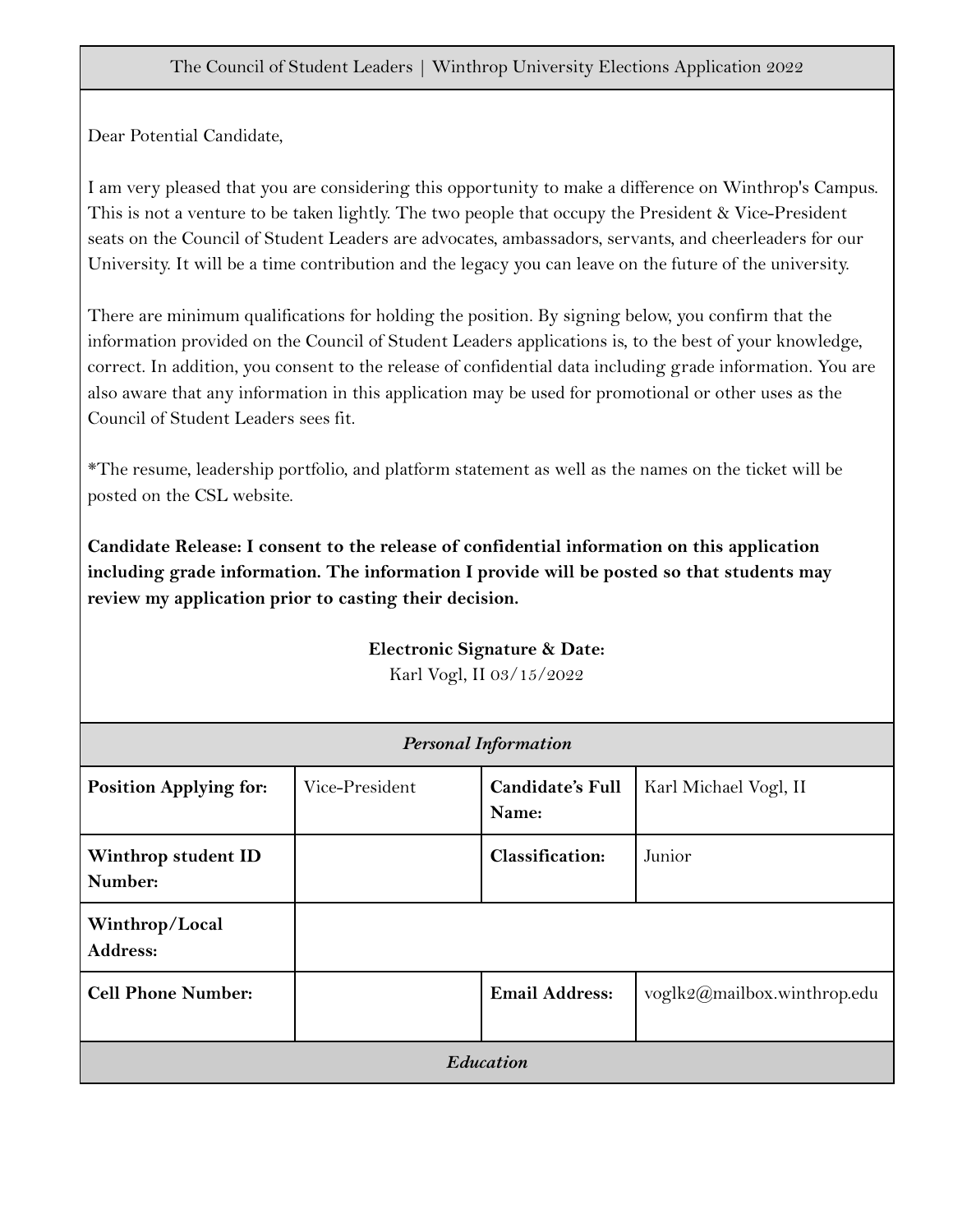| Major:                             | Mass Communication | Minor If<br>Applicable: | N/A |
|------------------------------------|--------------------|-------------------------|-----|
| <b>Other Colleges</b><br>Attended: | N/A                | <b>Current GPA:</b>     |     |

## *Leadership Portfolio*

## **1. In your own words, define leadership in the context of being the Student Body President/Vice President.**

a. To me, leadership means serving a body without worrying about what you have to gain from the experience. It means making decisions that benefit the body as a whole, not just one specific demographic. You have to be willing to be comfortable with being uncomfortable and embrace differences. As the Student Body Vice President, it will be important to lead with the success of all students in the forefront of your mind. This position calls for you to work with student allocations, chartering organizations, and assisting the president in whatever way they need. In order to complete these tasks, the body has to be one of your main priorities and your actions have to reflect that.

#### 2. **What do you see as your greatest leadership strength?**

a. My greatest leadership strength is leading compassionately. If I take on a role, it is something that I am passionate about. Therefore, when working with the individuals that choose to give their time and energy to the organization I find it important to lead in a way that ensures the mental and professional success of all members. Instead of being a dictator that barks out orders, I see myself as an individual who fosters community amongst organizations. I welcome all ideas and take an interest in members beyond just what happens inside of meetings.

#### **3. Define CSL in your own words.**

a. The Council of Student Leaders serves as the bridge between the student body and higher administration at Winthrop. It is composed of a diverse group of students with a wide array of different skill sets. The Council is tasked with chartering and upkeeping different organizations on campus, working to allocate resources to different organizations, and working to ensure that the concerns of all students are not only acknowledged but addressed with the utmost care.

## **4. Please describe a time when your work ethic was displayed while on a team or in a group and how the group functioned.**

a. At the beginning of this year, I worked as a Resident Assistant (RA) in a residence hall on campus. I had worked in this building the year prior however, this year we came in without a Residence Life Coordinator (RLC) to serve as our leader. This put a lot of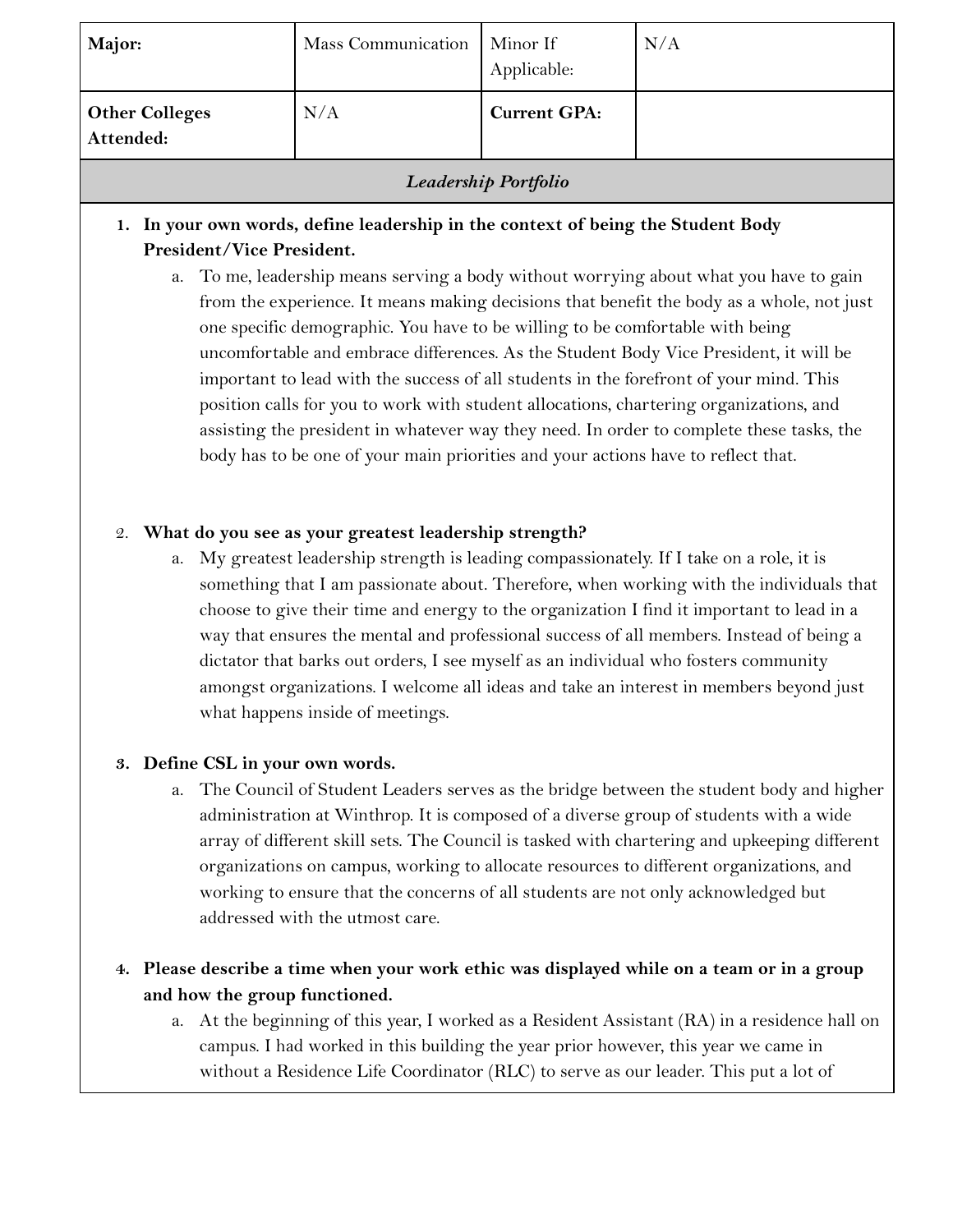pressure on the other returning RA and me. During this time not only were we tasked with doing our own training and duties, but we also were tasked with teaching the new RAs how to operate the building. We spent many nights staying up until 2 AM trying to ensure that everything was completed. We pushed everyone and we were able to get things done but we ended up feeling overworked and stressed working on things that could have been done later. It is the job of the RLC to assign due dates for tasks but because we never had due dates we just assumed that everything needed to be done as soon as possible. From this experience, I learned that while it is important to be task-oriented as a leader you must also know when to take a break. You also have to be good at gauging where the team that you are working with is mentally so you know the best way to proceed in processes such as these.

#### **5. Describe a time when you had to use a leadership characteristic that wasn't your strength. What was the result and what did you learn?**

I tend to have more of a laid back leadership style. I like to offer a lot of opportunities for input and discussion. While this is a good approach sometimes individuals take advantage of people with leadership styles such as these. When I first became a member of the Council my freshman year I was tasked with being the co-chair of a committee with another first-year student. We attempted to create a more laid back and comfortable environment when it came to meetings but we didn't realize that by doing so, the members of our committee wouldn't take us seriously as leaders.

We suffered a massive lack of attendance and when members of our committees were given tasks, they never took the time to execute them. Once I had this realization I had to switch to a more dominant leadership style. I had to step up to the table and hold the individuals that I led more accountable and by doing so I was forced to hold myself more accountable as well. As a result, we were able to have more productive meetings, facilitate better events, and have a more productive year as a whole. I realized that while it is important to create an environment where diversity of thought is not only accepted but encouraged, you have to know when to be assertive so that duties are being accomplished.

- **6. You have heard that some Winthrop University Students would like to decorate their caps at graduation, but the administration firmly said no. How do you go about addressing the issue to the students as well as the administration?**
	- a. In situations such as these, I believe that it is important to remember the fact that everything done by the administration is done for a reason. While serving on the executive board of the Council I have noticed that a lot of the time students get upset when decisions are made because they don't know the reason why certain decisions were made. Once they realize the methodology behind making the decision, they are a lot more understanding as opposed to when they didn't know the reason. To help alleviate this problem I would first speak to the administration to figure out the reason why the decision was made. After that, I'd determine the most effective and transparent way to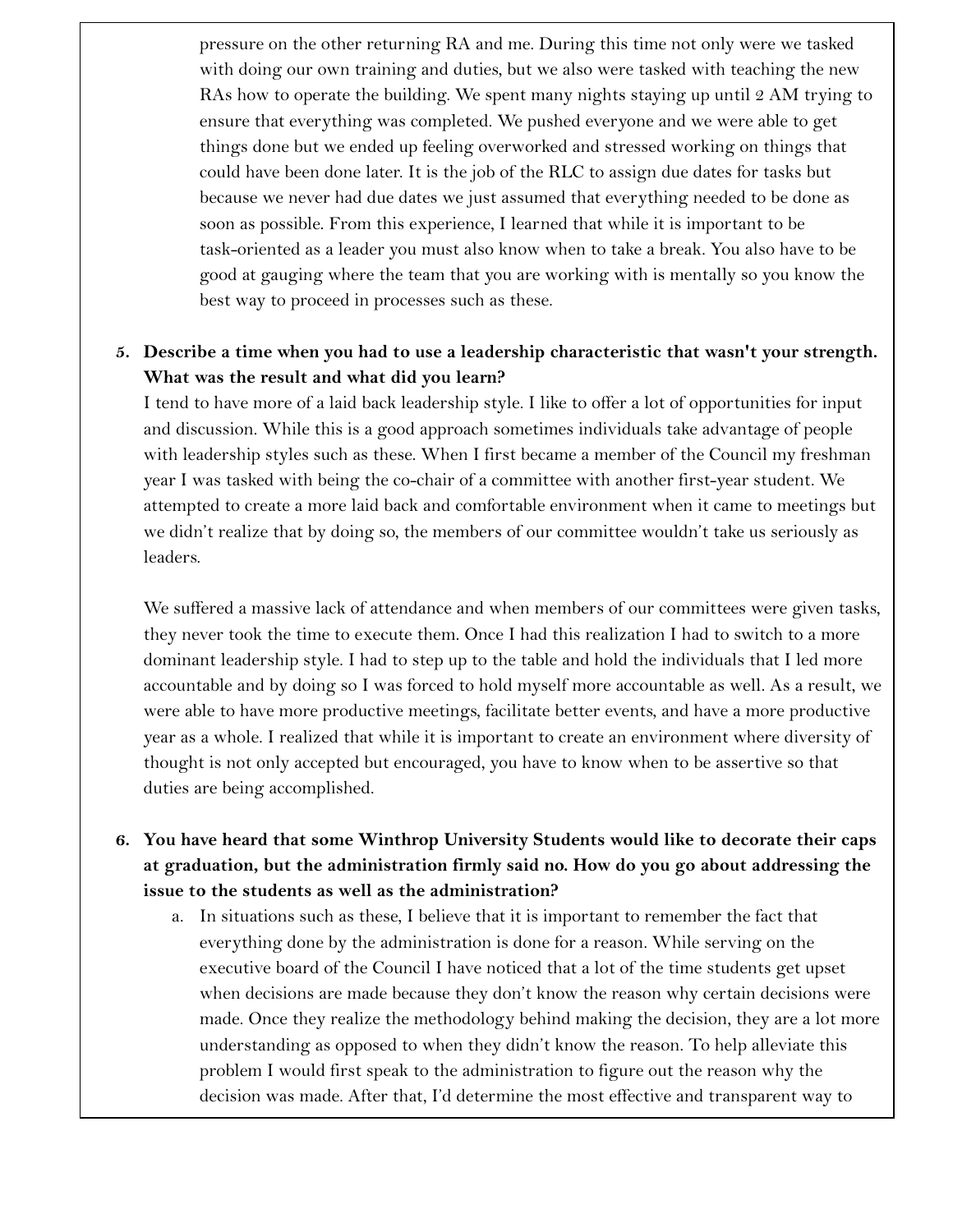present the methodology to students. Lastly, I'd try to gauge other means by which students could gain that same satisfaction they would from decorating their caps. One example would be hosting an event on campus where seniors are able to create visual representations of the things or people that made their college experience great and display these on scholar's walk.

Ticket Platform Statement:

The platform statement should include what you as candidates plan to do if elected, what goals you have for the betterment of the institution, and how you plan to go about achieving these goals.

Please do not use examples of parking and food. It is important that this go beyond the basics such as having a great personality or being a hard worker to accomplish these goals. This is similar to vision and mission statements. (300-word maximum)

#### **Ticket Platform Statement:**

Our platform 'Engage. Enable. Empower' was created with the uplifting of Winthrop students in mind. As student body president and vice president, we recognize that we cannot properly uplift students if we don't take the necessary steps. Therefore, we want to engage students in the Winthrop experience, enable students to tackle leadership challenges, and empower them to leave Winthrop stronger than before they came.

We've both served on this campus for three years and in our time we've noticed a decline in student engagement. Inevitably, the pandemic has played a significant role in this shift, but we want to re-engage students in the Winthrop experience that we both got a taste of during our first year. We want students to feel more inclined to participate in the community. This can be accomplished by more meaningful programming, more collaborative efforts with campus organizations such as DSU, NAACP, Student Alumni Council, and even Residence Life. More intentional and visible communication is another important way to achieve this goal, especially maximizing the use of social media platforms.

Winthrop offers many opportunities to serve and we have both taken on a number of opportunities provided. Our plan is to enable other students to take advantage of these leadership opportunities and excel in their roles. Connecting students to these opportunities will be our main approach to encouraging them to take the initiative. One way we plan to accomplish this is by collaborating with past and current student leaders to share their student leadership experience and shed light on what these experiences have added to their lives.

By engaging and enabling students, we believe that we will empower students to take a personal responsibility in the Winthrop experience and leave an impact that will withstand the test of time, serving this University for years to come.